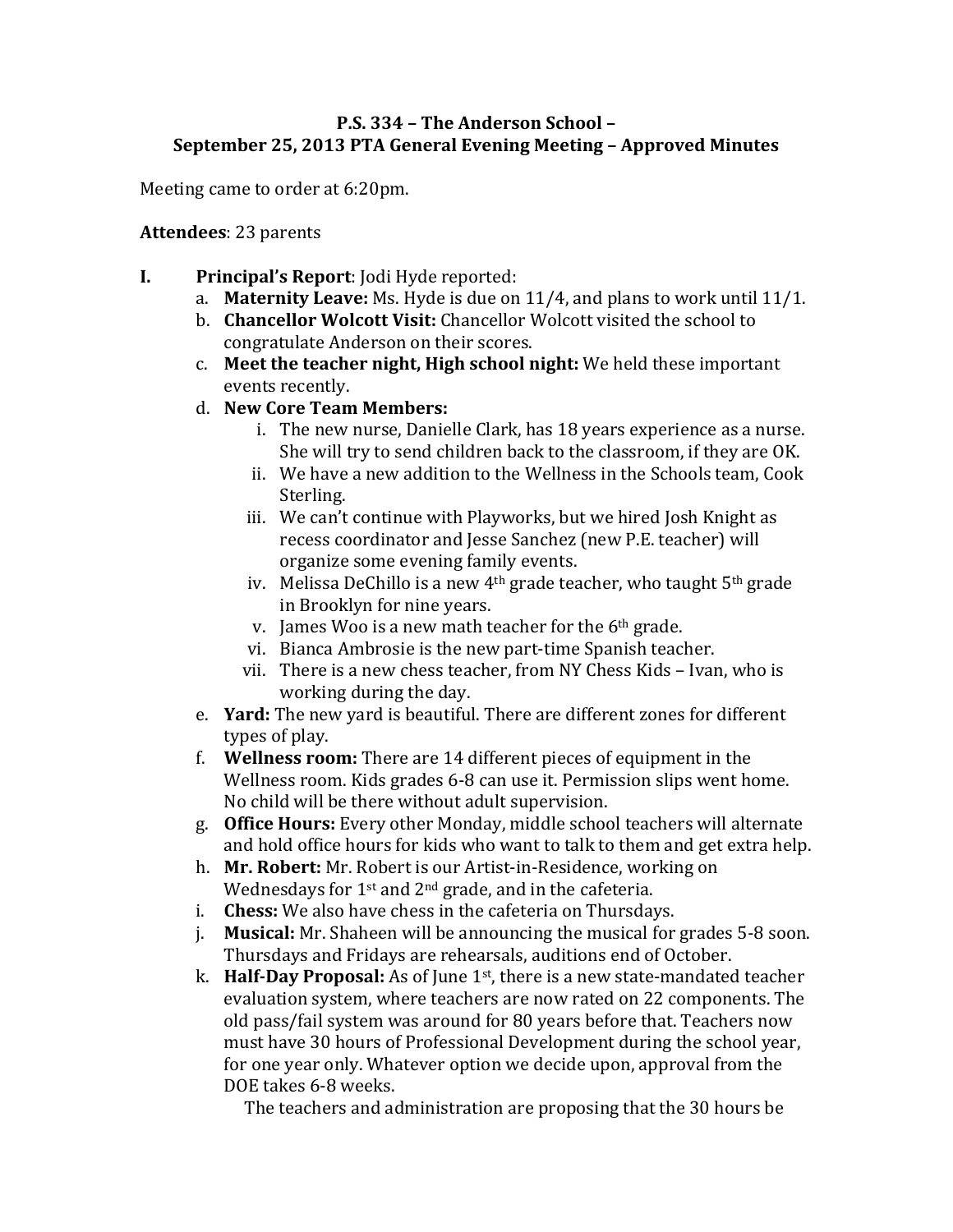broken up over 6 half days. They will have teaching assistants to do babysitting. We've reached out to Wingspan for alternatives, and want the PTA to supplement with money from Greenflea. We are expecting them to do programs such as assembly, movies, or enrichment. If you are a Wingspan season passport member, these half days are already included. We are also talking to other sports groups.

The plan is to do the half days in Nov., Dec., Jan, Feb, Mar, and May. Not April, since there is so much state testing. There are some restrictions to which dates we can choose. For example, it can't be on a week that we already have a day off, and it can't be on a Friday before a 3-day weekend. Some parents wanted Fridays, so will try to accommodate 2-3 Fridays.

Ms. Chandonnet (Spanish Teacher) explained that they considered 3 options:

1. Extended day: But that's needed for struggling learners and accelerated learners. Also it's only 37.5 minutes, which is too short. And elementary students do not have extended day.

2. Teachers are mandated to have 5 periods to prepare lesson plans, but some have 1-2 more. But teachers use it for meetings with other teachers by subject. It's 50 minutes. There are also faculty meetings once a month for 45 minutes, but these are useful to determine scope and sequence and unit studies.

3. Half-Days: Having a larger chunk of time would be more productive and allow the whole K-8 school to work efficiently. There are extra days built-in to the school year for bad weather, above and beyond the minimum days we have to be in school, so we feel we can cover these days without having an issue to have additional school days or impede learning.

(Full days are not an option. And we can't do late arrival because of the buses.)

What will teachers learn?

- The Danielson framework
- How to define an effective and highly effective teacher
- Aligning the curriculum with common core standards.

Mr. Moy added an appeal to sympathy for parents to think what's best for the children.

Teachers can help parents pool playdates and alternate, so parents don't have to take every half day off.

P.S. 183 also doing 6 half days, special music school. 452 doing 20 minutes per week.

We voted on a motion to approve the administration request for 6 half days. 12 voted yes, 3 were opposed, and there were 0 abstentions.

Then we voted on a motion to use surplus funding for Greenflea to fund activities for the kids on the half days, and this passed unanimously. Once the final cost and dates are obtained, there will be a vote in October.